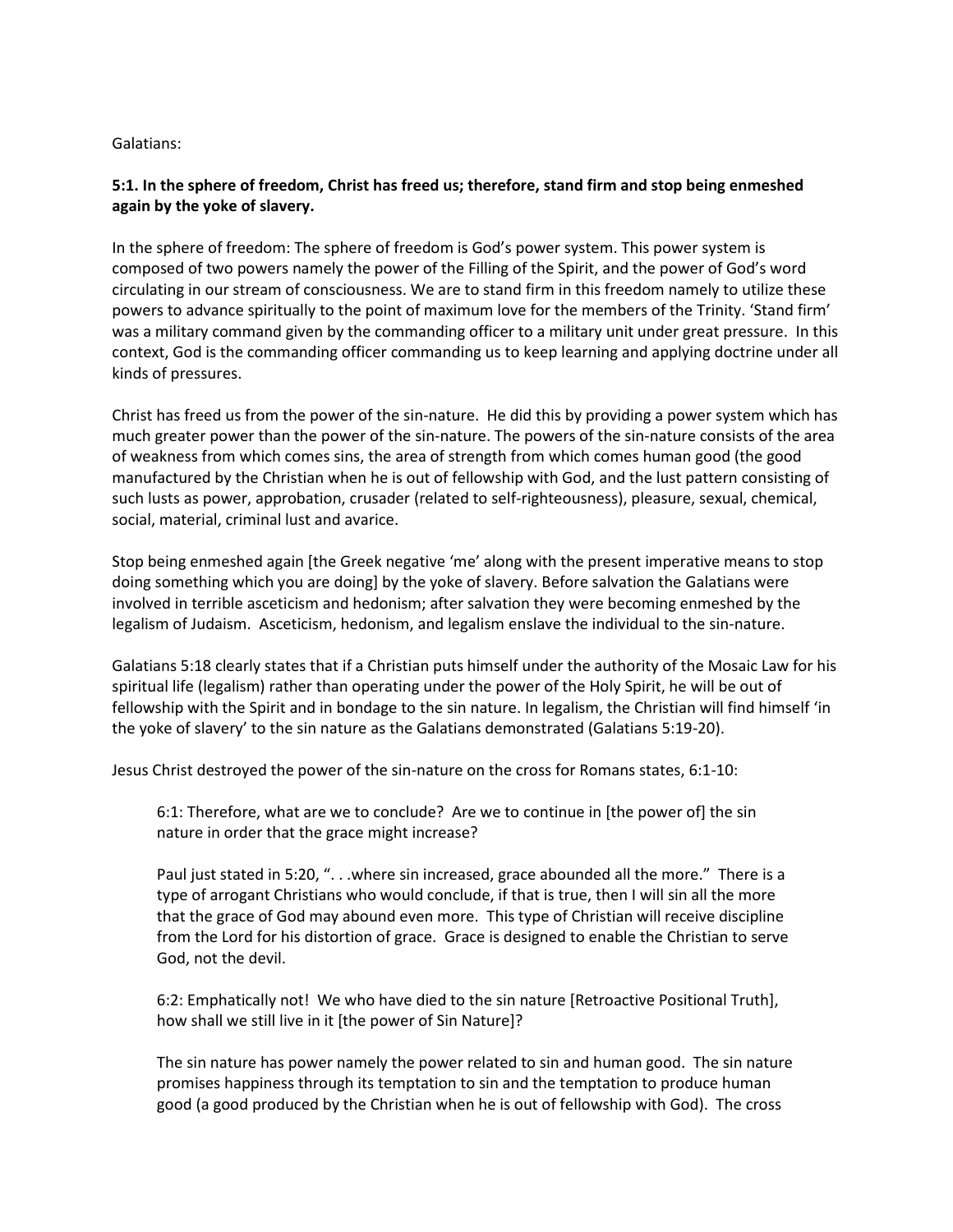broke this power since sin was judged on the cross, and human good was rejected. (On the cross, the humanity of Christ was filled with the Spirit during the entire period of judgment. So, the work of the cross was accomplished in the sphere of divine power, not human. (Thus, even if the Christian were to sin and produce sin, good and evil (good and evil being the policy of Satan) while functioning out of fellowship, he could quickly remove this control of the sin nature by confessing his sins to the Father. (The grace function of the confessing of sins is a grace procedure which was given to the believer as a result of the judgment which took place on the cross.) At which time, the Father forgives the believer of his sins and cleanses him of all wrong doing (this would include human good and evil). This confession or citing of ones sins places the Christian back under the authority of God the Spirit and allows him to use the two powers of the spiritual life. In this sphere of divine power whatever good the Christian produces would be classified as divine good since it would be produced by the power of God the Holy Spirit and the power of God's Word .

6:3: Or do you know that all of us have been baptized into [identified with] Christ Jesus [Positional Sanctification: we are in union with Christ in his life in heaven], and have been baptized into His death [identified with his substitutionary spiritual death at the cross]?

Positionally, (in union with Christ) we share his righteousness, heirship, priesthood, destiny, election, eternal life, royalty, sonship. For the details, please see the doctrine of the Baptism of the Holy Spirit. This should be the focus of our destiny.

6:4: Therefore, we have been buried together with Him through the baptism [of the Spirit] into His death [physical], in order that as Christ has been raised up from the dead, through the glory of the Father, so also we might walk in newness of life [the spiritual life of the Church Age: experiential sanctification].

Christ had to die physically "and Jesus having shouted clearly (the Greek word phoneo means to speak loudly with meaning) with a loud voice said, Father, into your hands I deposit my [human] spirit, and having said this, he exhaled" (Luke 23:46). (This last exhale caused his physical death. His soul and spirit had to depart from his mortal body) in order to receive his resurrection body. Just as Christ had to die physically in order to obtain his resurrection body, so we must depart from our body or corruption or mortality in order to receive our eternal body (called our resurrection body).

Our being identified with Christ should motivate us to execute the spiritual life.

6:5: For if we have become united with Him in the likeness of His death [the substitutionary death of Christ on the cross], and we have, and not only this, but also we shall be [gnomic future thus a logical result, not a chronological result] united in the likeness of His resurrection [Current Positional Truth: in union with the resurrected Christ].

This is not the predictive future. If it were the predictive future, it would be predicting the Rapture at which time we will receive our resurrection bodies.

6:6: Be knowing this [Retroactive Positional Truth], that our old man [the sin nature dates back to the Garden] has been crucified together with Him, in order that the human body,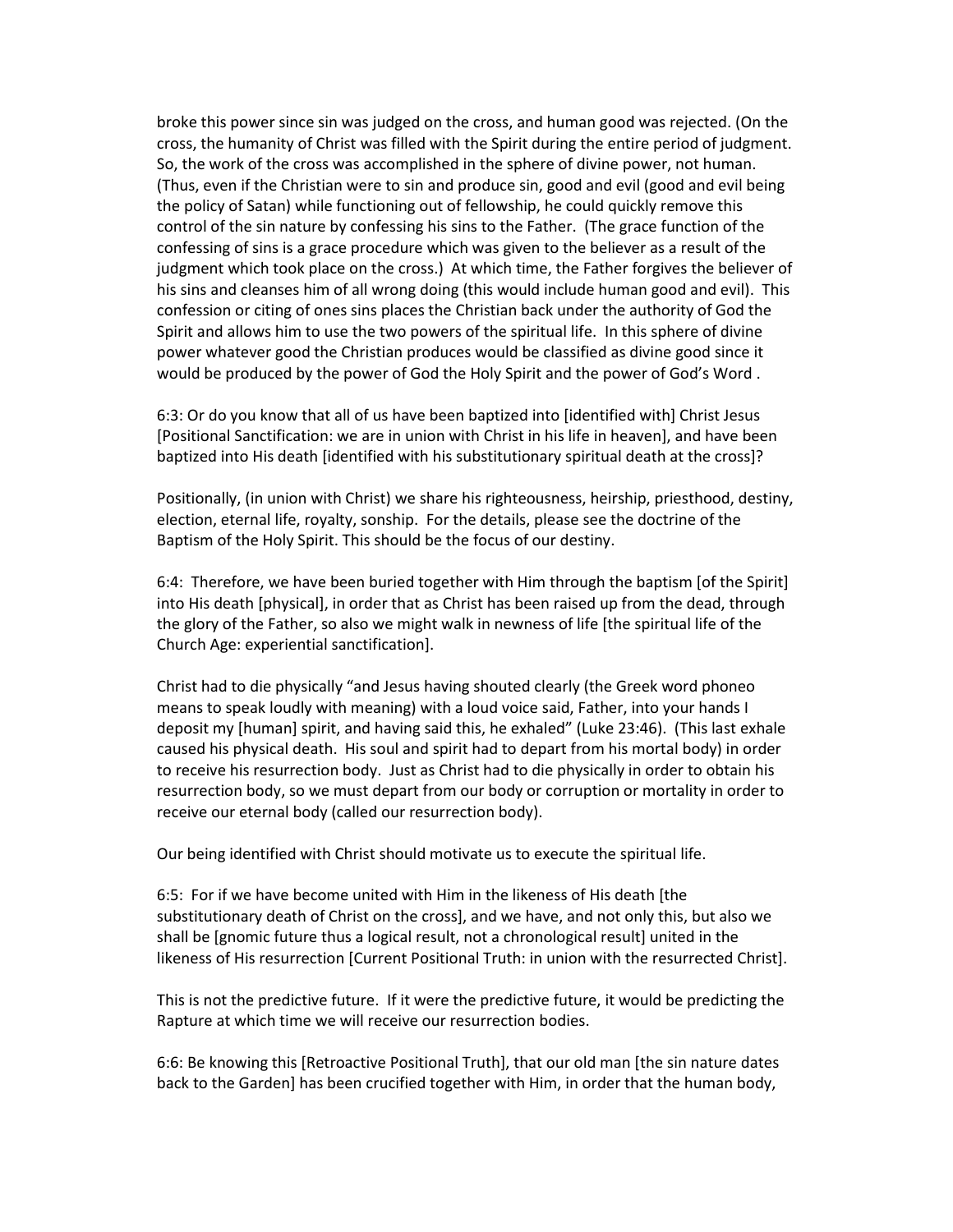with reference to its sin nature, [the sin nature located in the body] might be rendered powerless, that we should no longer be slaves to the sin nature .

". . .our old man has been crucified with Him" meaning that the power of the sin nature was broken on the cross. Since the power of the sin nature was broken by the work of the cross, we as believers have no excuse for not executing the spiritual life. We will not be able to say to Christ that the sin nature was too powerful for us to execute the spiritual life.

6:7: For we who have died [the Christian is identified with the substitutionary spiritual death of Christ: theologically called Retroactive Positional Truth] have been acquitted [positional deliverance] from [the power of] the sin nature.

6:8: Now if we have died with Christ, and we have [retroactive positional truth], we also believe that we shall live in association with Him [Current Positional Truth].

6:9: Knowing that because Christ has been raised from the dead [He received a resurrection body], he can never die; [physical] death is no longer a master over Him.

6:10: For the death [substitutionary spiritual death] which He has died, He has died once for all with reference to the sin nature; but the resurrection-life which He lives, He lives with reference to the God [the Father].

# **5:2. Mark my words** [behold]! **I Paul, communicate to you for your benefit** [dative of advantage] **that if you receive circumcision, Christ will be of no benefit to you at all.**

The 3rd class conditional sentence in this verse means the following:

1. Some Galatian unbelievers believed that circumcision was necessary for salvation. In which case, they were not saved.

2. Some Galatian believers who were saved by grace in hindsight now thought that circumcision was necessary for salvation. They had entered into legalism.

3. Some Galatian believers thought that circumcision was necessary to execute the spiritual life, and so were circumcised. They had entered legalism.

4. Some Galatian believers not only thought that circumcision was necessary for the execution of the spiritual life, but that keeping the Mosaic Law in general was the spiritual life, and so were living under the Mosaic Law. A Christian under the Mosaic Law is not able to execute the spiritual life (Galatians 5:18).

**5:3. Now, I myself testify** [to give evidence in a courtroom case] **again** [he has done it before] **to every man who receives circumcision that he is under obligation to keep the entire Law** [James 2:10: you break it at one point, you break the entire Mosaic Law].

Paul is testifying not only against the Galatians but against all generations of Christians involved in legalism [the static present]. In Paul's day it was circumcision; today it is water baptism. No one is saved or spiritual by being circumcised; no one is saved or spiritual by undergoing water baptism. God's program operates on grace, not works.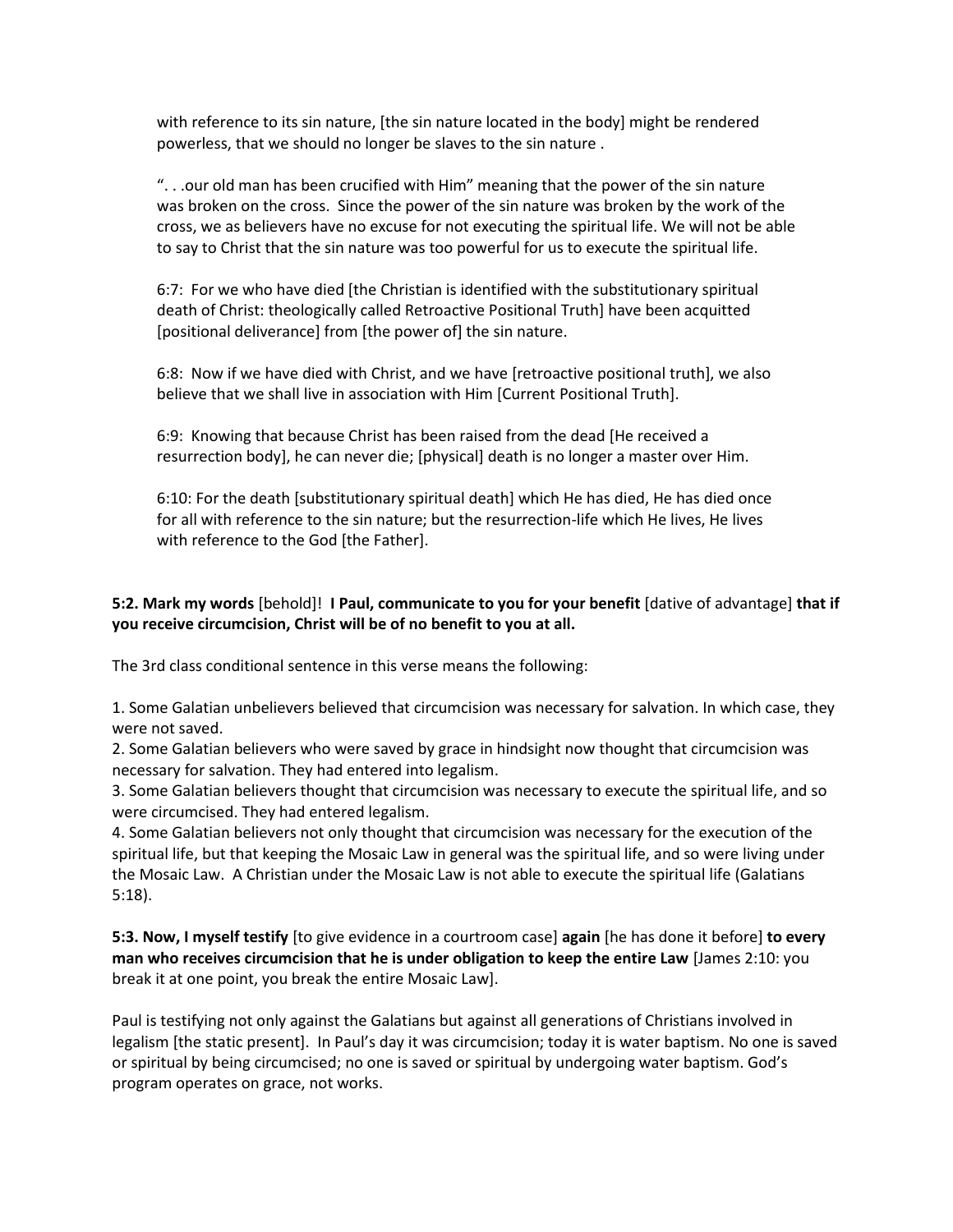Only a perfect person could keep the Mosaic Law perfectly. So, if you were perfect, (but you are not) and thus able to keep the Mosaic Law perfectly, (but you can't), then you would not have to go through the cross in order to receive imputed righteousness. However, the only perfect person after the fall of Adam and the woman is the humanity of our Lord Jesus Christ.

**5:4. From the source of Christ** [Christ is the source of our salvation and spiritual life], **you have become ineffective** [because of their legalism related to the Mosaic Law]; **such a category as you who are seeking to be righteous by the Law** [being made righteous by the Mosaic Law]. **You have drifted off course from grace** [a nautical term].

The Galatian believers in retrospection have accepted circumcision as a means of salvation and the Mosaic Law (including circumcision) as a system of spirituality- they have drifted off course from grace. Salvation and the spiritual life come "from the source of Christ." So, since they have rejected the spiritual life (Galatians 5:16), they have no fellowship with the Lord Jesus Christ. The purpose of the Law is to show us that we are sinners and need help. The mixed-up and legalistic individual used the Law for a system of commendation rather than for a system of condemnation.

Paul then redefined circumcision in terms of our spiritual life. Philippians 3:3, "For we are the true circumcision who worship by means of the Spirit of God and boast in the sphere of Christ Jesus [to obtain a personal sense of destiny and then to parlay that into occupation with Christ], and put no confidence in the flesh [avoid legalism]."

Abraham's destiny was to start a new race through his wife Sarah and their son Isaac. Circumcision was the ritual-sign of this fulfillment. This new race would become a great people and God would give them four unconditional covenants: Abrahamic, Davidic, Land (Palestinian), and the New Covenant. Thus, for the Jewish believers of the Old Testament, the Covenants were the focus for their personal sense of destiny and the ritual sign was circumcision.

However, for Church Age believer the focus is not on circumcision but on his position in Christ. The Jews in the Age of Israel were a new physical race; we in the Church Age are a new spiritual species in Christ. Thus, our destiny focuses on the Baptism of the Spirit, "For there is neither circumcision nor uncircumcision, but a new [spiritual] species." (Galatians 6:15). We fulfill our destiny by executing the spiritual life as found in the mandates of the New Testament epistles. "Circumcision is nothing and uncircumcision is nothing, but what matters is keeping the mandates of God," (1 Corinthians 7:19).

**5:5. For we** [the mature believer] **and only we by means of the Spirit and from the source of doctrine eagerly anticipate confidence related to righteousness** [Paul and those advancing with him have confidence that they will be able to complete God's plan of experiential righteousness].

Imputed righteousness, experiential righteousness and ultimate righteousness are all based on grace. Therefore, none of these are accomplished through any form of works including the Mosaic Law. While the unbeliever is hustling around for salvation, and the legalistic Christian is hustling around performing dead works from his own ability, we the growing believers are eagerly waiting for what God is going to do for us. Thus by application this verse can be applied to imputed righteousness, experiential righteousness and to ultimate righteousness. However, by interpretation it applies to experiential righteousness. For this entire chapter is dealing with the Galatian Christians who are trying to execute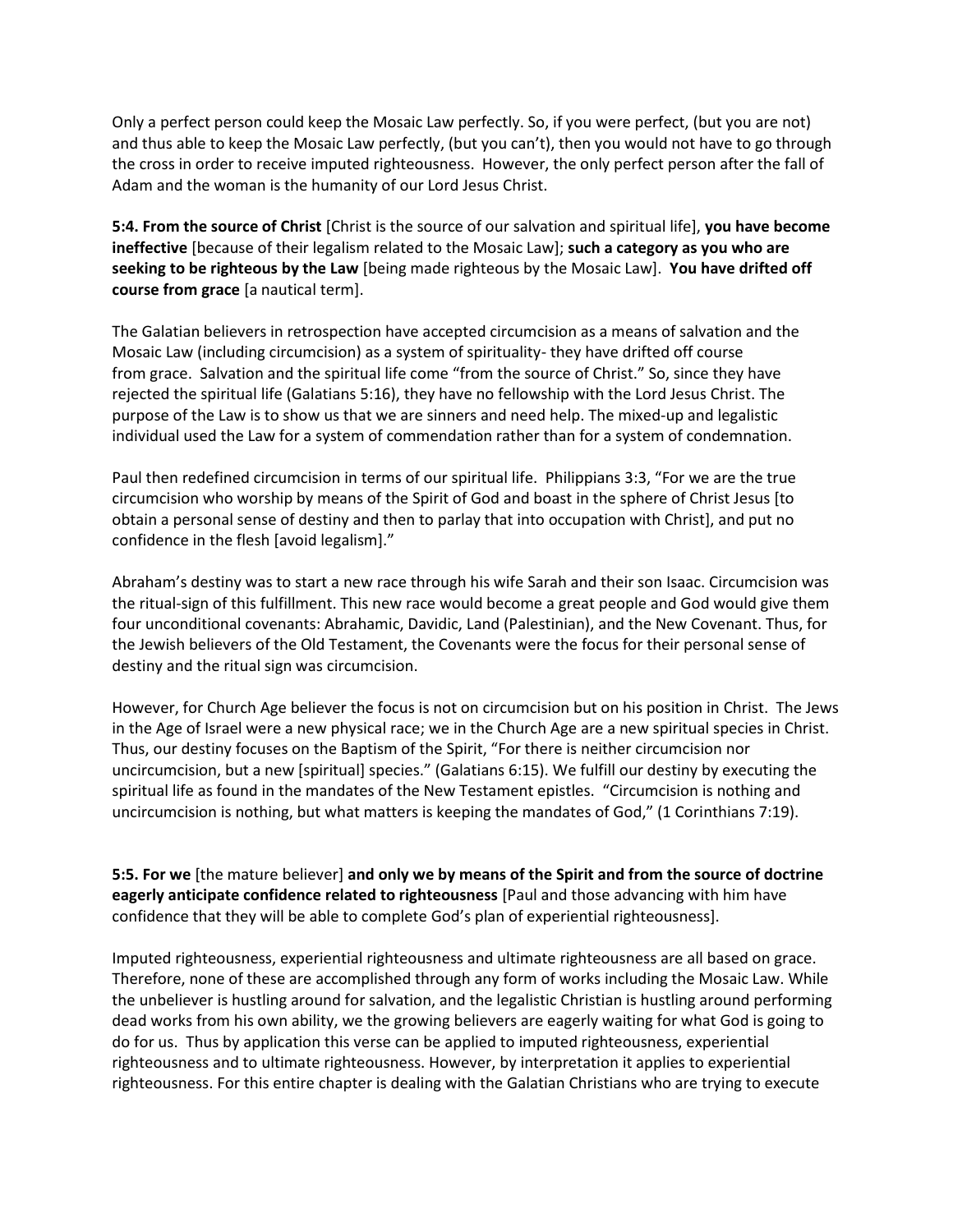God's plan without the two powers of the spiritual life for they have put themselves under the Mosaic Law rather than the Holy Spirit.

**5:6. For in Christ Jesus** [position in Christ is the sign of a personal sense of destiny] **neither circumcision nor uncircumcision means anything** [ritual in itself doesn't mean anything], **but doctrine** [the only effective means of advance] **through love** [virtue love] **accomplishes.**

Ones position in Christ is not affected by any portion of the Mosaic Law including circumcision. Furthermore, since we live in the Church Age and are not a part of the new racial species of Israel, circumcision has no meaning at all except for hygienic purposes.

Experientially, the believer advances toward his objective via a two column advance namely the doctrine and love columns. As we apply doctrine to our lives and toward the members of the Trinity, the greater our loves becomes for them and the easier it becomes for us to apply unconditional love toward the human race. The greater our love becomes, the more we want to increase our knowledge of God's Doctrines. The columns support each other in this way.

**5:7. You** [believers] **were running well** (commendably). **Who hindered you** [who cut in front of you and caused you to lose your stride] **resulting in your not obeying** [obedient to; resisting] **the truth** [of the spiritual life]?

Running a race is being used by Paul as a metaphor for the spiritual life. The Galatian believers were running the race towards their spiritual objectives, but suddenly someone caused them to fail. The Judaizers came in and broke their stride by teaching legalism. Paul will get them back-in.

Something in their souls made them suseptable to the Judaizers.

Regarding the Judaizers, Paul had this to say to the Philippians:

3:2. Beware of those dogs [Judaizers: false Jewish teachers; legalistic reversionist], beware of those evil workers [the same Judaizers who were always in opposition to Paul's ministry], beware of the mutilation [a reference to circumcision as a means of getting to heaven].

The Judaizers took something which was legitimate and distorted it into a system of legalism. They mutilated rather than circumcised. They made it a prerequisite both for salvation and the spiritual life.

The dog in the ancient world semi-wild and had a bad reputation. These dogs often traveled in packs and were usually hungry and vicious. Also, they were carriers of all the animal diseases including hydrophobia. Not only were they carriers of diseases, but also of insects such as flees which themselves carried diseases. He was also a scavenger eating carrion and garbage. So, to call someone a dog was very derogatory. So, just as these dogs of the ancient world fed on garbage and carrion so the Judaizers fed on the principles and doctrines of evil. So, Paul calls them "dog" scavengers of theology. Just as dogs infected others, so the Judaizers traveling in packs infected Paul's worldwide congregation with all kinds of false doctrines.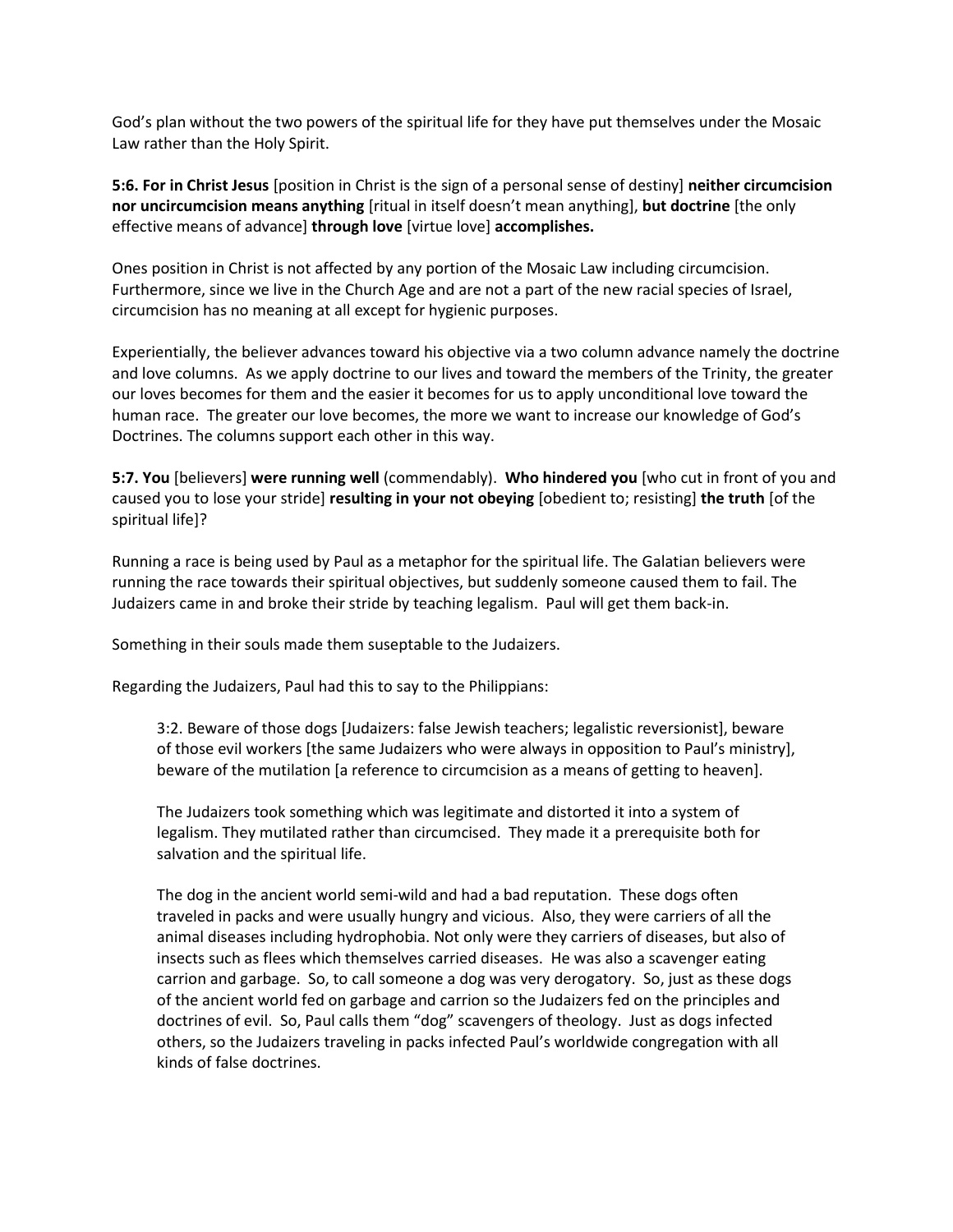3:3: For we and only we [mature Church Age believers] keep on being [customary present] the circumcision [of the soul] who worship by means of the Spirit of God, and glorying [to boast in a good sense: esprit de corps] in Christ Jesus; and having no confidence in the flesh [in human viewpoint, ability, talent or anything related to legalism].

**5:8. That persuasion** [circumcision as necessary for salvation] **is not out from the one** [the Father] **who elected** [called us into his plan based on grace] **you.**

**5:9. A little leaven** [legalism] **leavens the entire lump.** [The Galatians ate a lot of bread and so understood this].

When you put a little leaven in a lump of dough, the leaven takes over the dough and the entire mass of dough becomes leavened. If a little legalism enters your soul, you will become entirely legalistic.

Leven always represents something evil in Scripture (Exodus 12:8, 19; 13:7; 34:25). There are five different kinds of leaven in Scripture. In Mark 8:15 there is the leaven of Herod: worldliness. In Matthew 16:6 there is the leaven of the Sadducees: rationalism or human viewpoint. In Mark 8:15 and in Luke 12:1 there is the leaven of the Pharisees: religion. In 1 Corinthians 5:6, 7 there is the leaven of licentiousness. In Galatians 5:9 there is the leaven of legalism. The legalism of circumcision turned their entire lifestyle into a lifestyle of legalism.

**5:10. I have confident** [in God's word] **with reference to you** [that you will respond to this teaching] **by the Lord** [the Holy Spirit will communicate the doctrine that Paul writes] **that you will hold a different conviction than the one you hold presently** [that you Galatians will respond to the Word and discard legalism.] **The one who is troubling you** [throwing you into confusion] **will bear his judgment** [must be ostracized and removed from the assembly] **whoever he may be** [the protasis of a 3rd Class conditional sentence: it is more probable that the Galatians upon listening to this message will remove these troublemakers from their congregations].

5:10. I have confidence with reference to you by the Lord that you will hold nothing other [Koine Greek: ouden allo: nothing other (Classical Greek 'ouden allo e:'nothing other than] (than) the correct view. In Greek the sentence is incomplete. However, this hanging expression demands that the reader complete this idiom from the information found in the context. So, we complete the sentence with the words, 'the correct view.' Thus, this sentence could be translated, 'I have confidence with reference to you by the Lord that you will hold a different conviction than the one you hold presently

**5:11. Brethren, if I am still preaching circumcision** [let's assume that it is true], **then why am I still being persecuted? In that case** [if salvation were by circumcision] **the offence** [the work of the cross: offensive to a legalist] **of the cross would have been rendered null and void.** 

Paul did teach salvation by circumcision when he was a Pharisee, but after becoming a believer he taught salvation and the spiritual life by grace. The Judaizers when talking with the Galatians implied that Paul was still teaching a salvation by circumcision and a spiritual life via the Mosaic Law. So, Paul reasons with the Galatians in the following way: if I were still teaching salvation by circumcision etc., the Judaizers would not be opposing me. However, since I am no longer teaching their brand of legalism, they are attacking both my ministry and my person.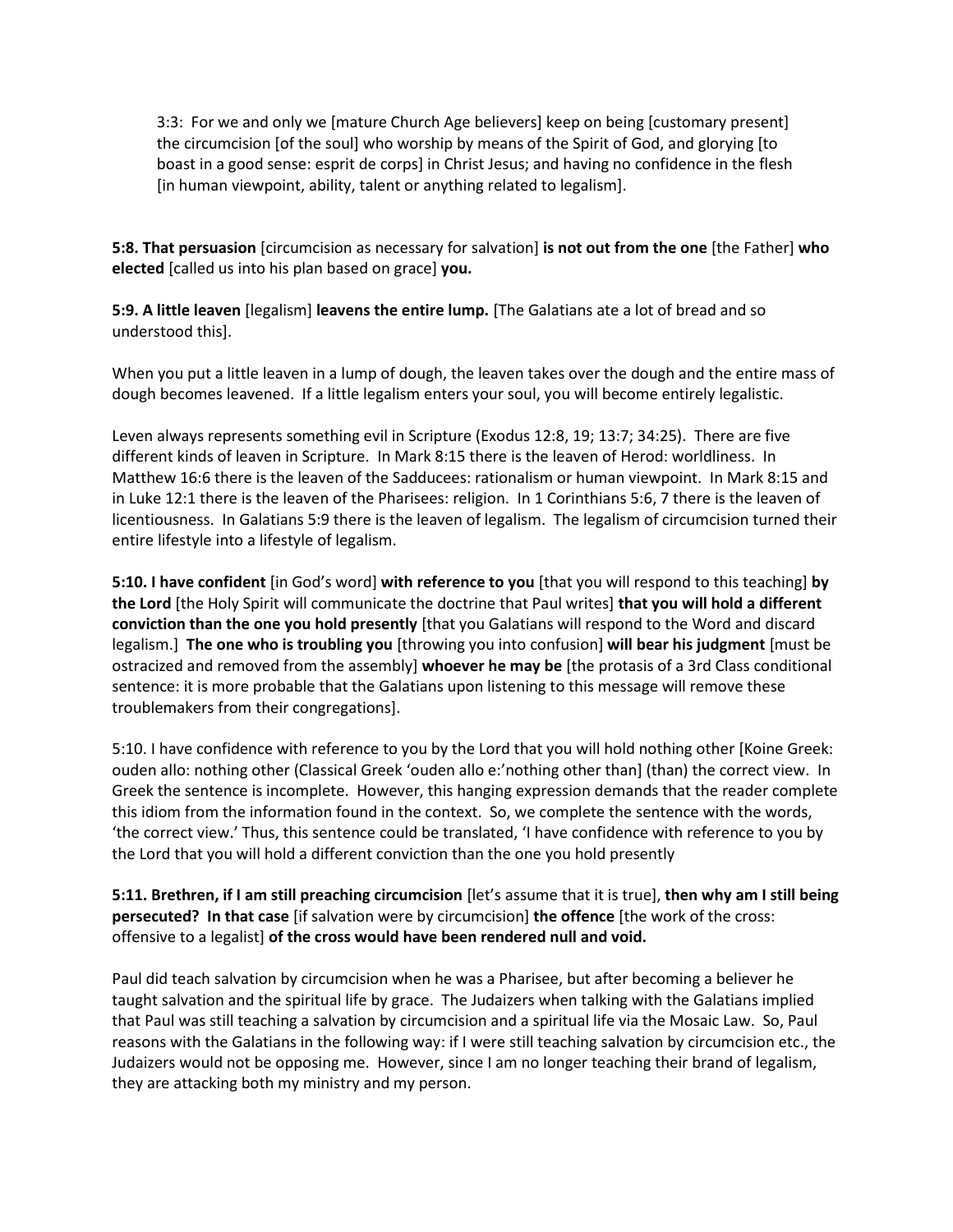If salvation came by circumcision, then why would we need the cross? We wouldn't and the cross would have been rendered ineffective by the very reason that it is not necessary for salvation.

**5:12. I wish that** [would that: a fixed form introducing an unattainable wish] **those who are troubling** [inciting a revolt: the Judaizers] **you would go the whole way and emasculate themselves.** 

The druid priests would often practice emasculation for their pseudo salvation. So, why don't those Judaizers and you Galatians who agree with this legalism, go all the way. Obviously, if circumcision is beneficial how much more if you cut it all off. Then, when you have finished take a good look at yourselves and see where legalism has taken you. You have accomplished no more than what your own heathenistic Druid priests had accomplished and where did it get them.

5:13. **For you were called** [received election by grace at the point of salvation] **into liberty** [freedom to serve the Lord, not to serve the sin nature**], brethren. Only** [limits the action designated by the verb: called] **do not [use] your freedom as an opportunity for the purpose of the flesh** [to serve the sin nature with emphasis on legalism in this passage], **but through virtue love** [which eliminates sinful competition] **be subordinate to one another** [treat each other in unconditional love and respect the rights, privileges and privacy of each other].

All royal family members have the right of privacy. He has the right to live his life as unto the Lord. It is not the believer's responsibility to straighten out other believers. Every time a believer judges, maligns, criticizes, evaluates another fellow believer this right is violated.

The command to be subordinate to one another has nothing to do with this monstrosity called discipleship. God ordained certain men to become spiritual professors via the spiritual gift of communication. When a pastor teaches his congregation, he is teaching to a group. The individual believer when listening to his pastor from within a group is able to maintain his privacy and his objectivity. However, when some spiritual bully interrogates and attempts to teach another believer face to face, it not only is a violation of the pastor's authority, but also destroys the privacy and the objectivity of the individual believer to live his life to please the Lord.

Those Christians who attempt to correct and teach others on a personal basis are nothing more than arrogant believers. Not only have these Christians usurped the pastor's responsibility, but also they are attempting to take over the Lord's authority for it is the Lord who evaluates, approves or disproves of the believer's lifestyle. If the believer is failing, it is the Lord who attempts to correct the believer through discipline. If the believer executes the spiritual life, it is the Lord who blesses. In short, Christians who practice discipleship have seized both the pastor's authority and that of the Lord's.

### **5:14. For the entire law** [the Mosaic law] **is fulfilled in one doctrine. "You will love your neighbor as**  [you love] **yourself.**

"You shall not take vengeance, nor bear any grudge against the sons (citizens) of your people, but you shall love [unconditional love (impersonal love)] your neighbor (anyone you know or come in contact with) as yourself (spiritual self-esteem); I am the Lord", Leviticus 19:18.

**5:15. But if you bite and devour each other** [judging, criticizing, maligning, gossiping, lying, revenge etc] **and you are, beware so that you are not consumed** [destroyed] **by one another.**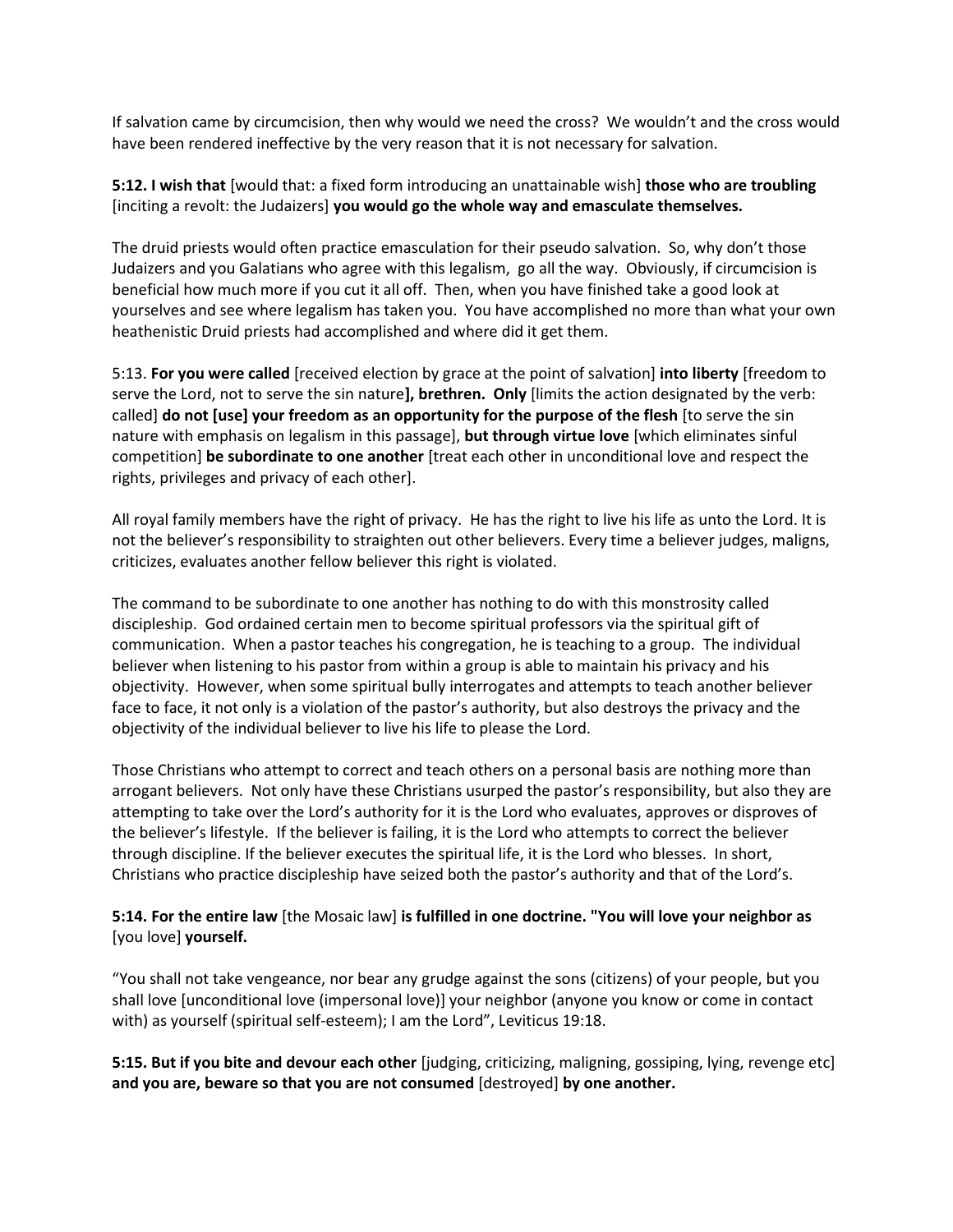In legalism believers become immersed in mental attitude sins resulting in the function of the sins of the tongue. Legalism has no power when dealing with the problems which occur when interacting with people. Biting and devouring one another is the arrogance complex of sins which includes jealousy, inordinate ambition and competition, gossip, maligning, judging etc. This is how Christians destroy themselves, others and their churches.

# **5:16. But I say, keep walking by means of the Spirit, and you will never fulfill** [carry out, gratify] **the lusts of the flesh** [sin nature].

Walking is a metaphor for the spiritual life. Walking is system of advancing with the body in balance with the person shifting his weight from the hind foot to the foot going forward. Also, a person walks with one step at a time, not two or three. So, it is with the Christian way of life; we live one day at a time, not a week nor a year at a time. When we learn and apply the Word of God under the authority and power of the Holy Spirit, we advance in harmony with God's will for our lives.

The strongest negation in Greek is the 'subjunctive of emphatic negation.' This grammatical expression contains two Greek negatives 'ou' and 'me' with a verb in the subjunctive mood. So, this expression could be translated as either, 'you will not ever fulfill' or 'you will never fulfill.' So, the Christian is either in fellowship with God fulfilling the desires of God, or he is out of fellowship fulfilling the lusts of the sin nature. Each is mutually exclusive of the other. The Galatians at this point are out of fellowship with God and so were fulfilling the lusts (the false desires) of the sin nature as deduced from some of the sins they were committing (Galatians 5:19-21).

Lusts, erroneous desires come out from the sin nature, and since the sin nature is located in the cell structure of the body, Paul coined the Greek word 'sarks' (flesh) as a synonym for the sin-nature.

**5:17. For the Flesh** [sin nature] **desires what is contrary to the Spirit, and the Spirit is against** [totally opposed to] **the sin nature for these** [two] **are constantly battling against each other** [for control of the soul] [and you have subordinated yourselves to the sin nature] **so that you are not doing the things which you might wish to do** [Even though most wished to execute God's will, they were failing. This is expressed through a 3rd Class Conditional Clause].

The Holy Spirit indwells the body of each believer (1 Corinthian 6:19; Romans 8:11). The sin nature also resides in the body of each person. Romans 6:6, "Be knowing this that our old man [the sin nature] has been crucified together [with Him] [the power of the sin nature is doctrinally broken], in order that the human body with reference to its sin nature [this Greek word in the singular many times refers to the sin nature] might be rendered powerless, that we should no longer be slaves to the sin nature."

The Holy Spirit works through metabolize doctrine circulating in the mentality of the believer's soul. When the Christian is in fellowship with the Holy Spirit namely, the Spirit will demand that the Christian apply God's word to his circumstances, pressures and testings. If the believer is obedient to the Holy Spirit, he remains in fellowship with the Spirit and the Spirit remains in control of the believer's soul. However, if the believer yields to the temptations of the residing sin nature, then he comes under the control of the sin nature namely the sin nature gains temporary control over the believer's soul. Thus, the indwelling of the Spirit and the residing sin nature go to battle against each other for control over the believer's soul.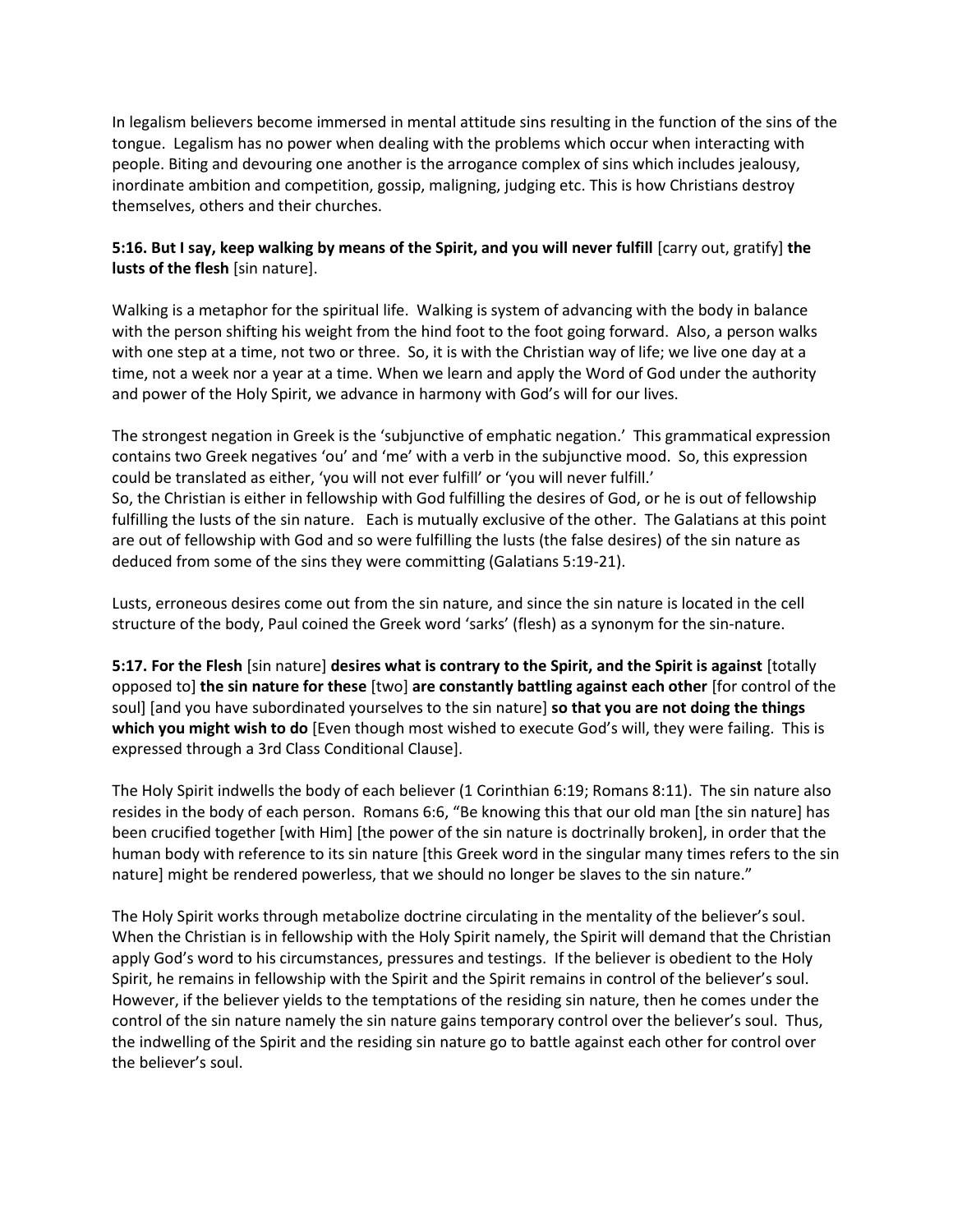The Galatian believers were submitting to the lusts of the sin nature and failing to execute the spiritual life. This is especially true of the young believer who has not yet learned the spiritual life (he desires to execute, but is not doing well). As the believer advances spiritually, he gains more and more control over this inside enemy-agent located within the body. It takes a strongly motivated believer to consistently defeat the sin nature. The believer who respects and loves God has the necessary motivation and knowledge to enjoy maximum control over this covert agent of Satan (the sin nature).

### **5:18. But, if** [assumed to be true] **you are led by the Spirit, you are not under the law** [Mosaic Law].

Romans 8:2-4: For the law [principle] of the spirit of life [our spirituality] through the agency of Christ Jesus [tested and proved the prototype spiritual system in his humanity] has set you free from the law of sin [carnal state of the believer: 1 Corinthians 3:1] and death [perpetual carnality resulting in the sin unto death I John 5:16].

8:3. For the Law [is not a system of power, but can only be implemented by the determination of one's volition] was powerless in that it was weak through the flesh [sin nature], God having sent His own Son [deity] in the likeness of the flesh of sin [true humanity of Jesus without a sin nature] and as a substitute for sin [He who knew no sin became sin for us] he [God the Father] condemned sin [personal sins] in the flesh [God the Father judged the humanity of Christ, the only flesh without a sin nature: unlimited atonement].

8:4. In order that the righteousness [legal requirement] required by the law [about 2/3 of the Law; the other dealt with Christology] might be fulfilled in us [church age believers using the two powers of the spiritual life, who do not walk according to the flesh [the believer using the Mosaic Law as his spiritual life is operating under the sin nature: Galatians 5:18], but according to the Spirit.

The Mosaic Law was never designed to provide the Church Age believer with a spiritual life. Even the Old Testament believers did not derive their spiritual lives from the Mosaic Law. Adam, Enoch, Noah and Abraham all lived before the existence of the Mosaic Law. Moses was a mature believer 40 years before he received the Mosaic Law (Hebrews 11:24-27). Their spiritual lives were primarily related to applying God's Word by faith to their lives and situations. (Read Hebrews chapter eleven). The above verse clearly states that the Church age believer cannot be both under the authority of the Holy Spirit called the Filling of the Spirit and under the Mosaic Law.

There are two powers in the spiritual live of Church Age believer namely the Filling of the Holy Spirit, God's omnipotence and Bible doctrine (learned from the epistles) circulating in his stream of consciousness. The Mosaic Law has no power; it contains the Ten Commandments: you will not. . . you will not etc. It contains some Christology and Soteriology and many laws related to how the believer and unbeliever should live, but no power. However, the Mosaic Law is for our instruction, but we don't learn about the spiritual liffe from it. Where do you think we learn about the Filling of the Spirit, the Indwelling of the Spirit, Spirit Baptism (all Christians are in union with Christ), our spiritual gifts, ambassadorship, the royal priesthood, our rewards and loss of rewards, the Church Age standards regarding marriage et cetera? This information is all found in the New Testament Epistles. There are two powers in the spiritual life, and the Mosaic Law is not one of them!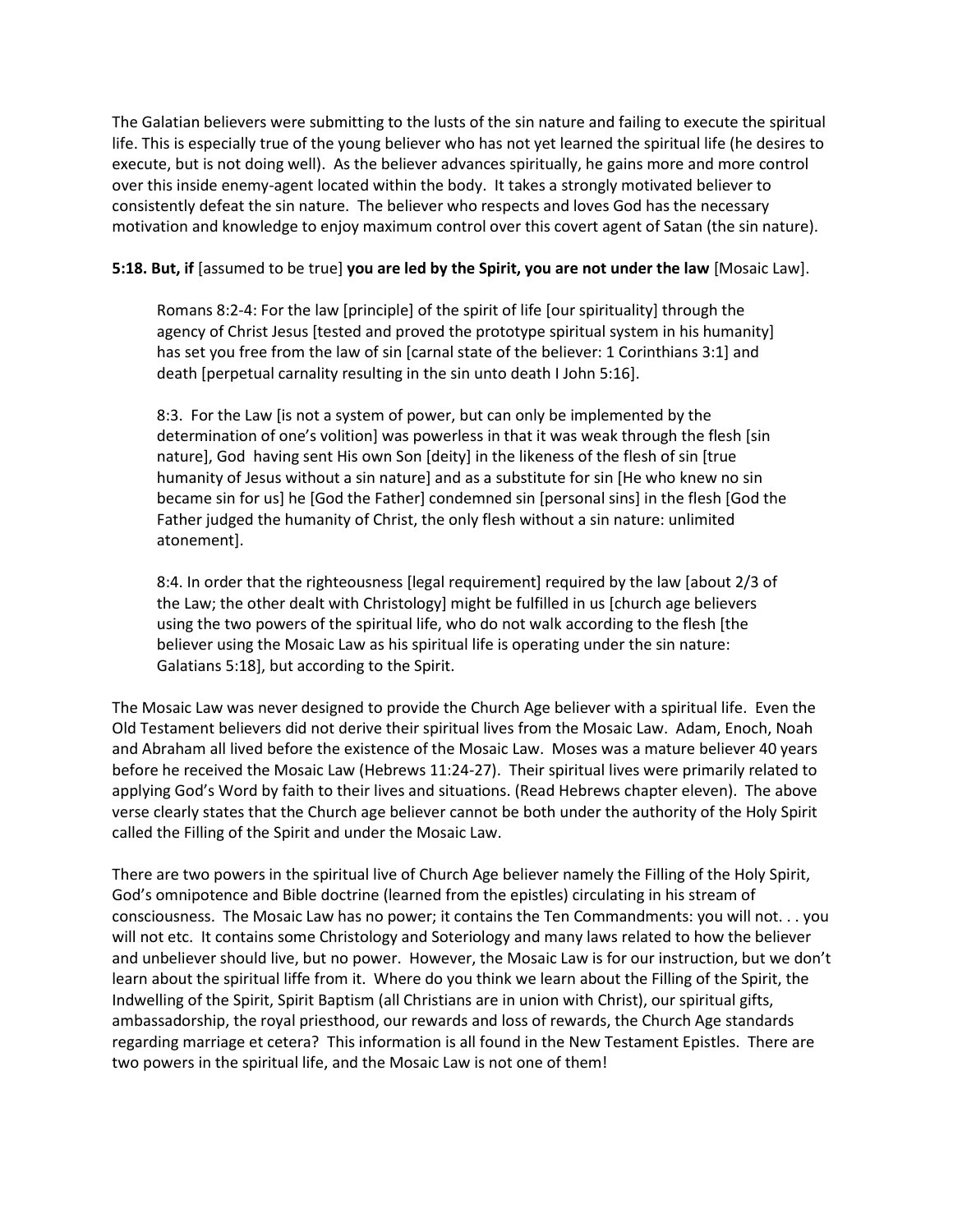In contrast to a Christian functioning correctly under the spiritual life, some Christians do place themselves under the Mosaic Law, but those Christians are legalistic and not under the authority of the Holy Spirit and not even fulfilling the righteous requirements of the Law. Only the believer under the authority of the Holy Spirit is able to fulfill the requirements of the Law for Romans 8:4 states, "In order that the righteousness (legal requirement) required by the law [as found in two thirds of the Law; the other dealt with Christology] might be fulfilled in us [church age believers] who do not walk according to the flesh [sin nature], but according to the Spirit.

When the believer puts himself under the Mosaic Law, that is he tries to keep the Law for the development of experiential righteousness, he is out of fellowship with God the Holy Spirit. Experiential righteousness is developed as the believer grows and applies the Word via the omnipotent power of the Holy Spirit (Galatians 5:22, 23). The believer cannot be under both simultaneously (this verse). Since the Galatians did indeed try to live the spiritual life via the Mosaic Law, they did so out of fellowship with the Holy Spirit. Consequently, their production was the production of the sin nature (Galatians 5:19-21).

**5:19. Now, the works** [actions] **of the flesh** [sin nature] **are plainly seen such as** [a representative list] **fornication** [pornea: including adultery], **mental defilement from wrong doing** [1 Thessalonians 2:3; Matthew 23:27] **and sexual sins related to abnormality and criminality** [akatharsia], **licentious behavior** [the Greek word aselgeia: extreme indulgence in sensual pleasure related to alcohol, drugs and sex including sexual sins related to idolatry and human sacrifice].

Regarding the Greek word 'akatharsia' (mental and moral defilement) in the Theological Dictionary of the New Testament, volume III, page 427, the writer has this to say, "Moral uncleanness implies more broadly the defilement of the soul by all kinds of wrongdoing, and more narrowly sexual profligacy." This profligacy includes such sins as masturbation, homosexuality, lesbianism, rape, incest, pederasty, pandering, bestiality and necrophilia. Quoting from the next page, "The NT also uses the words 2 [akathartos & akatharsia] of moral impurity which excludes man from fellowship with God (opposite 'hagios'), Paul adopts akatharsia from Judaism as a general description of the absolute alienation from God in which heathenism finds itself." By placing themselves under the Mosaic Law and remaining out of fellowship with the Spirit, the Galatians returned to their heathen ways.

**5:20. Idolatry, sorcery** [witchcraft; drug users], **antagonisms** [hostile feelings and actions toward others related to pettiness], **strife** [discord, contention for superiority], **jealousy, outburst of anger, selfish ambition** [rivalry, competition], **dissensions** [trouble makers such as the Judaizers], **religious factions** [self-seeking, contentious groups; heresies].

5**:21. envyings, drunkenness, carousing** [orgies], **and similar things like these, of which I forewarn you just as I have forewarned you, that those who keep practicing** [throughout their lives] **these things shall not inherit** [the rewards in] **the kingdom of God** [the eternal state].

Paul is warning the Galatians about losing their inheritance since they had returned to their former lifestyle of sexual sins and demonism. They are continually out of fellowship and not advancing in the spiritual life.

Some Christians read this passage and exclaim, "Woe unto me, I have lost my salvation." All Christians commit some of these sins. If we could lose our salvation through one or more of these sins listed above, none of us would be going to heaven. You have never been angry or jealous! Even sexual sins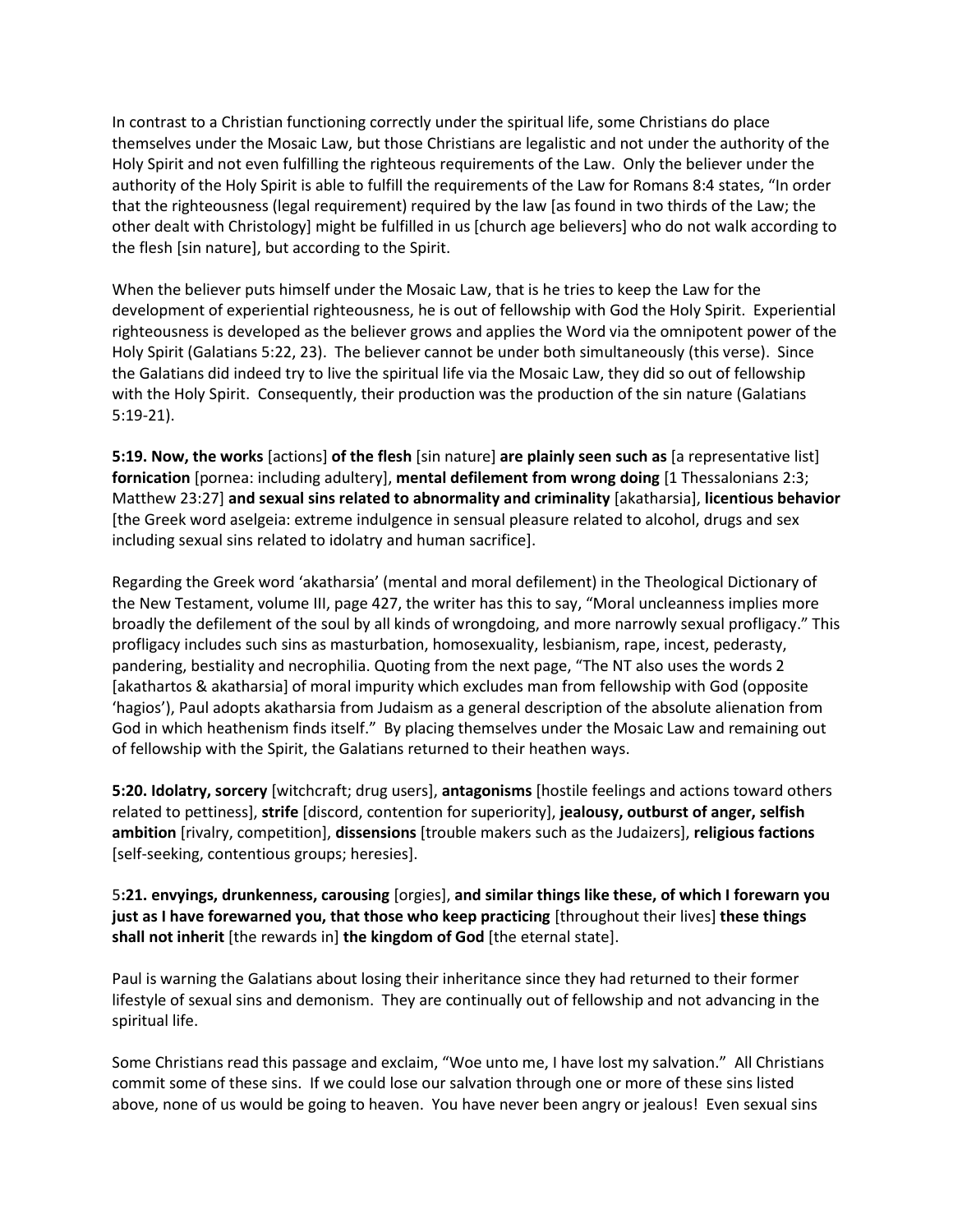cannot remove one's salvation. If they could many of the greats listed in the Hall of Fame of Hebrews 11 would not be going to heaven. Noah got drunk and was involved in sexual sins (masturbation and homosexuality: Genesis 9:21, 22), Abraham committed adultery with Hagar, the Egyptian girl, David committed adultery with (or raped) Bathsheba and then murdered her husband, Uriah the Hittite. Even though Moses did not commit a sexual sin, he did divorce his first wife and remarry. How can Christians be so completely stupid and think that this passage is talking about losing one's salvation?

First of all, no Christian can inherit the Kingdom of God. Whether the "Kingdom of God" is the Millennial Kingdom (belongs to God) or the Eternal Kingdom (belongs to God), you cannot inherit these kingdoms. So, obviously, it is not talking about inheriting a kingdom. The interpretive word in this passage is the verb 'inherit' (kleronomeo). It is simply talking about inheriting honors, rewards and decorations in the eternal state.

Heirship is based on sonship. You must be a son before you can become an heir. The Galatian Christians were Sons of God (Galatians 3:26-28), and since God is very wealthy, the potential for tremendous inheritance is there. All Christians will inherit certain blessings, but much of the inheritance is dependant upon how well the Christian executes God's plan. .

Another important word in this passage is the present active participle of 'prasso.' The present tense is progressive; it refers to those believers who keep on committing certain sins their entire spiritual lives. They are never able to gain control over their sin natures since they are not "growing in grace and knowledge" and so are failing to execute the spiritual life. In the context, we are talking about Galatian believers who are out of fellowship. They have completely abandoned the spiritual life. So, Paul warns them that if they fail to advance to spiritual maturity, the place where the believer loves God and shares in God's happiness, then that believer will die the Sin unto Death (1 John 5:16) and lose his eternal rewards.

**5: 22. But the gain** [profit, production, fruit] **of the Spirit is love** [love for God and unconditional love for people], **happiness** [sharing God's happiness], **tranquility** [capacity for prosperity], **not moved by emotion** [very good control over ones emotions], **integrity** [doing what is right, kindness], **generosity, faith** [advanced faith-rest drill],

The Greek word "makrothumia" means patience, not influenced or controlled by emotion". The mature believer has control over his emotions. Even when he is under great pressure, he doesn't react with worry, anger, hatred, bitterness, jealousy, fear etc. During his advance to spiritual maturity, he has learned to think under pressure and to apply Biblical principles and truths to his pressure and problems. His love for the Lord and his great happiness gives him the motivation necessary to handle any problem in life with divine thinking.

5:23. **humility** [is developed through obedience to bone fide authority], **self-discipline, over such things, there is no law.**

One cannot mandate the above characteristics. If law had the power to do so, we would just pass a law that mandates love, happiness, integrity, humility etc. The Mosaic Law is a law and as such never had the power to produce these wonderful characteristics listed in verses 22 and 23.

On Paul's first missionary journey, he went through southern Galatia explaining the gospel. To the thousands of Galatian converts he then explained the spiritual life. They were growing in grace and